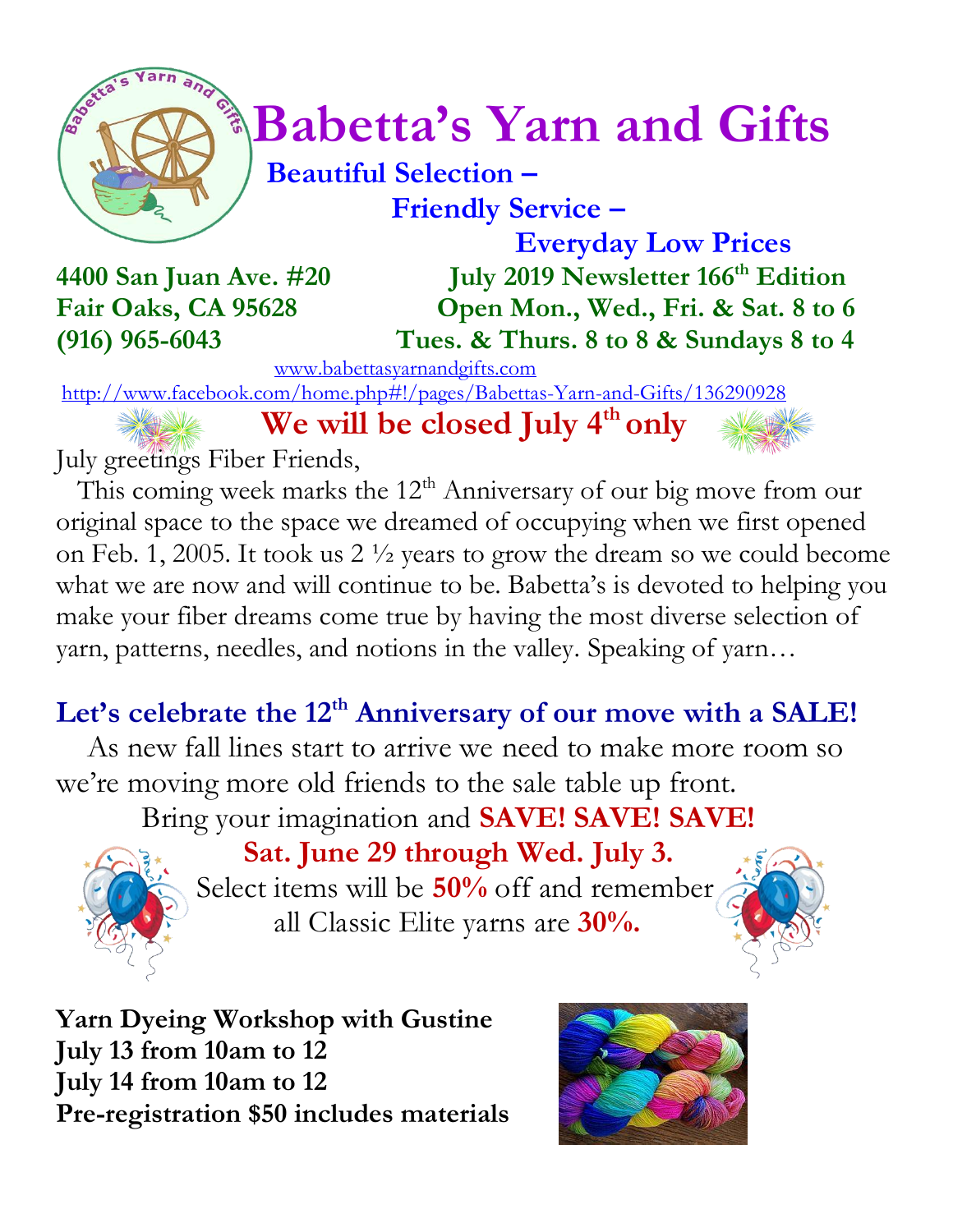# **New from Schoppel**



**Zauberball Cotton**



 **Crazy Zauberball**

# **&Wunder Klecks**









**Reyna 1 skein project Introducing Appalachian Baby in Indian Silk**

# **New from Berroco Yarns**





 **Arno Sesame** 



 **New colors in Aero**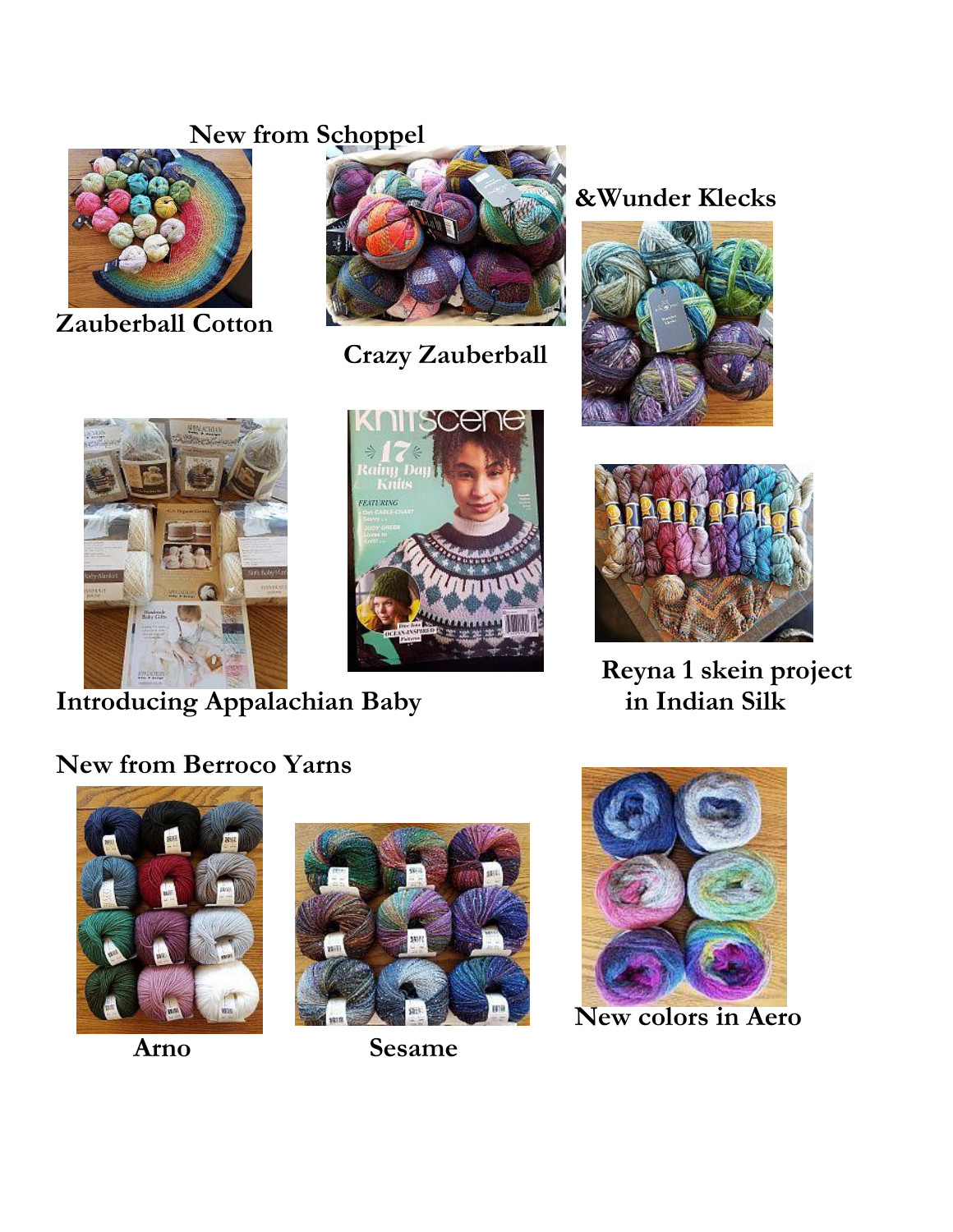# **Classes for July 2019 at Babetta's**

 *In our project classes you can learn to knit anything from scarves to socks to felted purses to lace shawls to hats to sweaters. Pick your project and join in the fun. Our knitters inspire each other to try new things by sharing ideas and showing off their latest creation. Sign up for one of our classes and you will receive a coupon for 10% off.*

Pre-registration is required as class sizes are limited. Please choose your dates carefully. Because of scheduling conflicts and complications, make-up classes will only be allowed under special circumstances and individual consideration.

Our project class knitting teachers Maya & Gustine have been teaching at Babetta's for 14 years and can help you make your fiber dreams come true in a fun and patient atmosphere.

#### **Tuesdays 7/9, 7/16 & 7/23**

Knitting Project 10am – 11:30am fee \$50 Knitting Project 6pm – 7:30pm fee \$50 **Wednesdays 7/10, 7/17 & 7/24** Knitting Project 1pm – 2:30pm fee \$50 Knitting Project 3:30pm- 5pm fee \$50 **Thursday 7/11, 7/18 & 7/25** Knitting Project 10am – 11:30am \$50 Knitting Project 6pm – 7:30pm fee \$50 **Saturdays 7/13, 7/20 & 7/27** Knitting Project 4pm – 5:30pm fee \$50.

#### **Private Lessons**

Knitting or Crochet \$20 an hour Group Knitting or Crochet Private lessons \$15 an hour per person. Spinning or weaving \$25 an hour Group rates are \$20 an hour per person. 50% deposit required when scheduling. Cancellations with less than 24 hour notice will forfeit deposit with exceptions for emergencies. Other cancellations can be transferred to rescheduled lessons or store credit.

### **Charity Knitting Group**

 How would you like to do some charity knitting/crocheting with a lovely group of people? **"The Purls of Fair Oaks"** meets the 2nd & 4th Thursday every month from 10am to noon here at **Babetta's.** This wonderful group of knitters makes newborn hats for local hospitals. If you'd like to come join the group there's always room for more.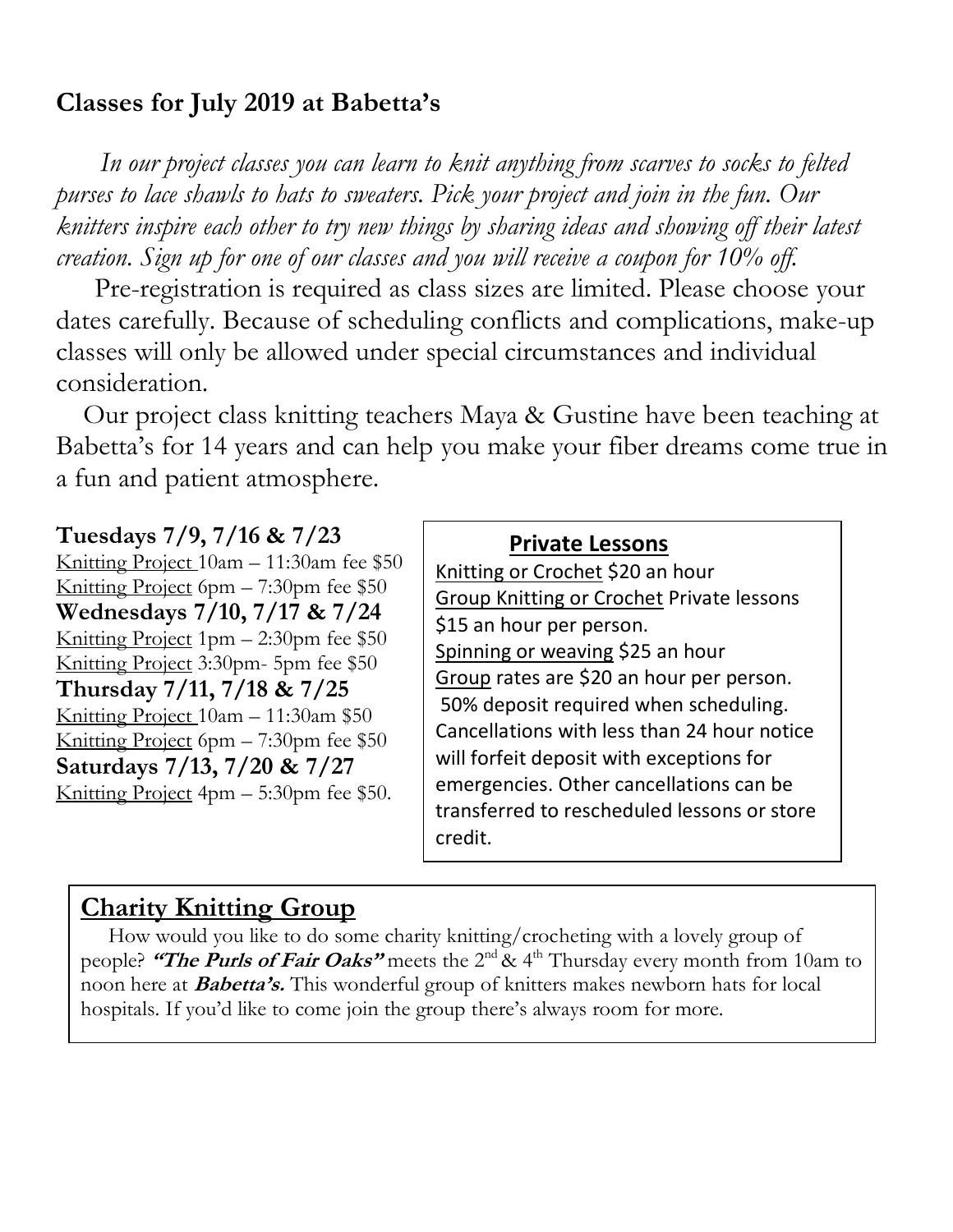# **Free Patterns**

# **Crocheted Linen Dishcloth**

Materials – 1 hank *fibranatura* FLAX 100% Linen, 50 grams, size E crochet hook.

Ch 53. Row 1 - Skip first ch, sc across=52 sc

Row 2 – ch 3, turn. Dc across=52 dc

Row 3 – ch 1, turn. Sc across=52sc

Repeat these 2 rows 16 more times. Work 3 sc in last st.

Working down side, 4 sc in the side of each dc skipping the edge of the sc row.3 sc in corner, turn and work hdc across, 3 sc in corner, turn, work as other side, 3 sc in corner, turn, work hdc across. Fasten off and weave in tail. Linen makes an amazing face or dishcloth and this new 50 gram hank is a perfect size to knit or crochet one. If your kitchen has stainless steel or granite surfaces you won't believe how a linen cloth can make it shine.

# Knitted Mosaic Washcloth

This pattern is great for your first journey into color work. You simply change colors every 2 rows carrying the last color used up the side as you start the new color by wrapping once around the other.

Materials: 1 50 gram ball each Cotton DK in White & Navy or any 2 contrasting colors. A=white, B=navy, size 7 needles

Gauge is not critical in this project

When slipping stitches on (RS) rows hold yarn in back, on (WS) rows hold yarn in front

With A cast on 54

Row 1 & 2: k

Row 3: (RS) with B, k3,  $*$  sl1, k5, $*$  repeat between  $**$ , end k3

Row 4 and all (WS) rows k the knits and sl the slipped sts with the yarn in front

Row 5: with A k5,  $*sl1$ , k3, sl1, k1 $*$  repeat across end with k2

Row 7: with B k3,  $*sl1$ , k3, sl1, k1 $*$  repeat across end with k3

Row 9: with A k8,\* sl1, k5,\* repeat across, end with sl1, k3

Row 11 & 12: with B knit

Row 13: with A, k6,  $*$  sl1, k5, $*$  repeat across, end with sl1, k5

Row 15: with B k2,  $*$  k3, sl1, k1, sl1, $*$  end with k5